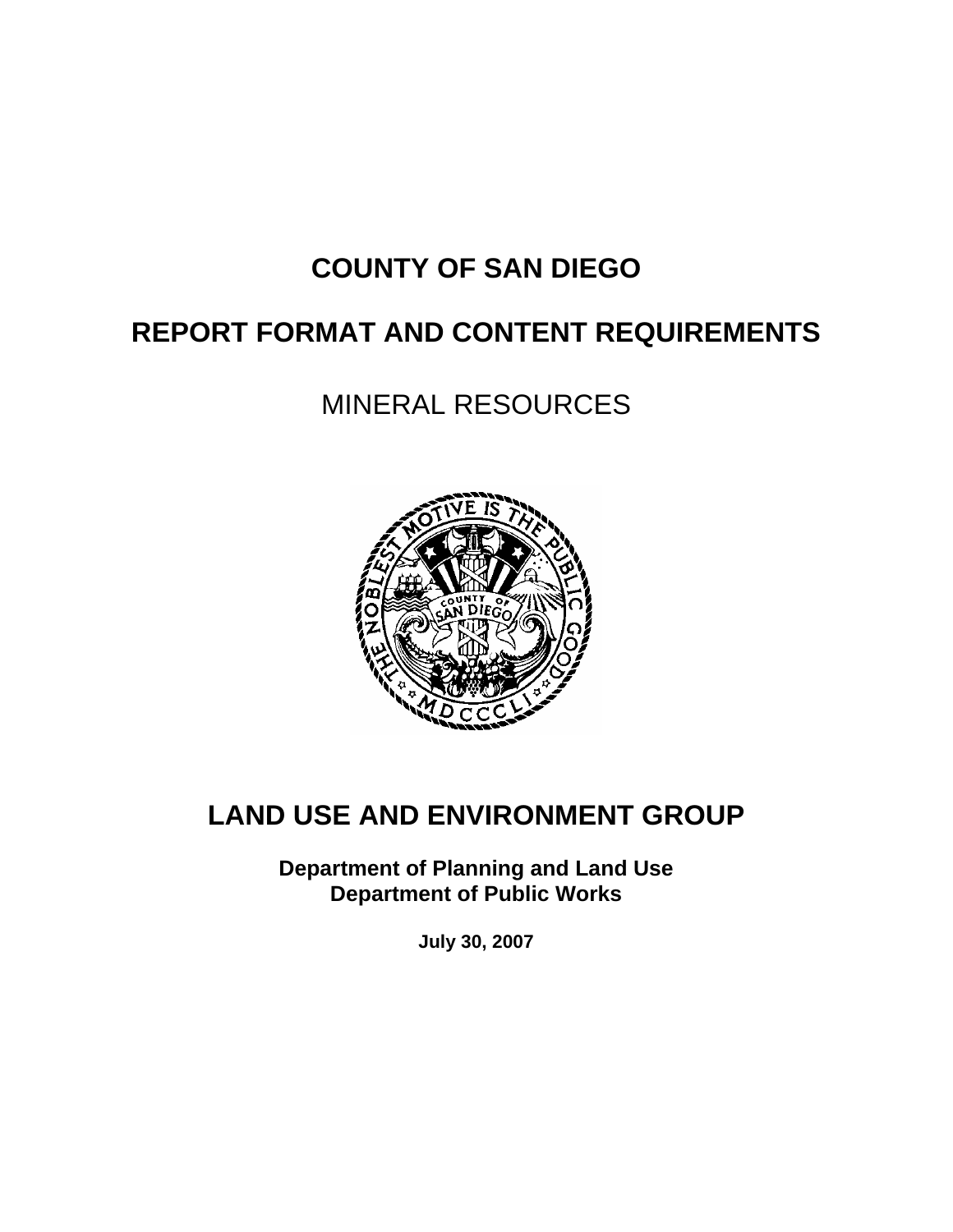#### **PURPOSE**

These Mineral Resources Report Format and Content Requirements provide guidance on conducting mineral resource investigations and preparing reports for discretionary projects being processed by the Land Use and Environment Group. These guidelines are designed to:

- 1. Ensure the quality, accuracy and completeness of mineral resource investigations and reports.
- 2. Aid in staff's efficient and consistent review of documents from different consultants.
- 3. Provide adequate information to make appropriate planning decisions and to make determinations regarding conformance with applicable regulations and guidelines.
- 4. Increase the efficiency of the environmental review process and avoid unnecessary time delays.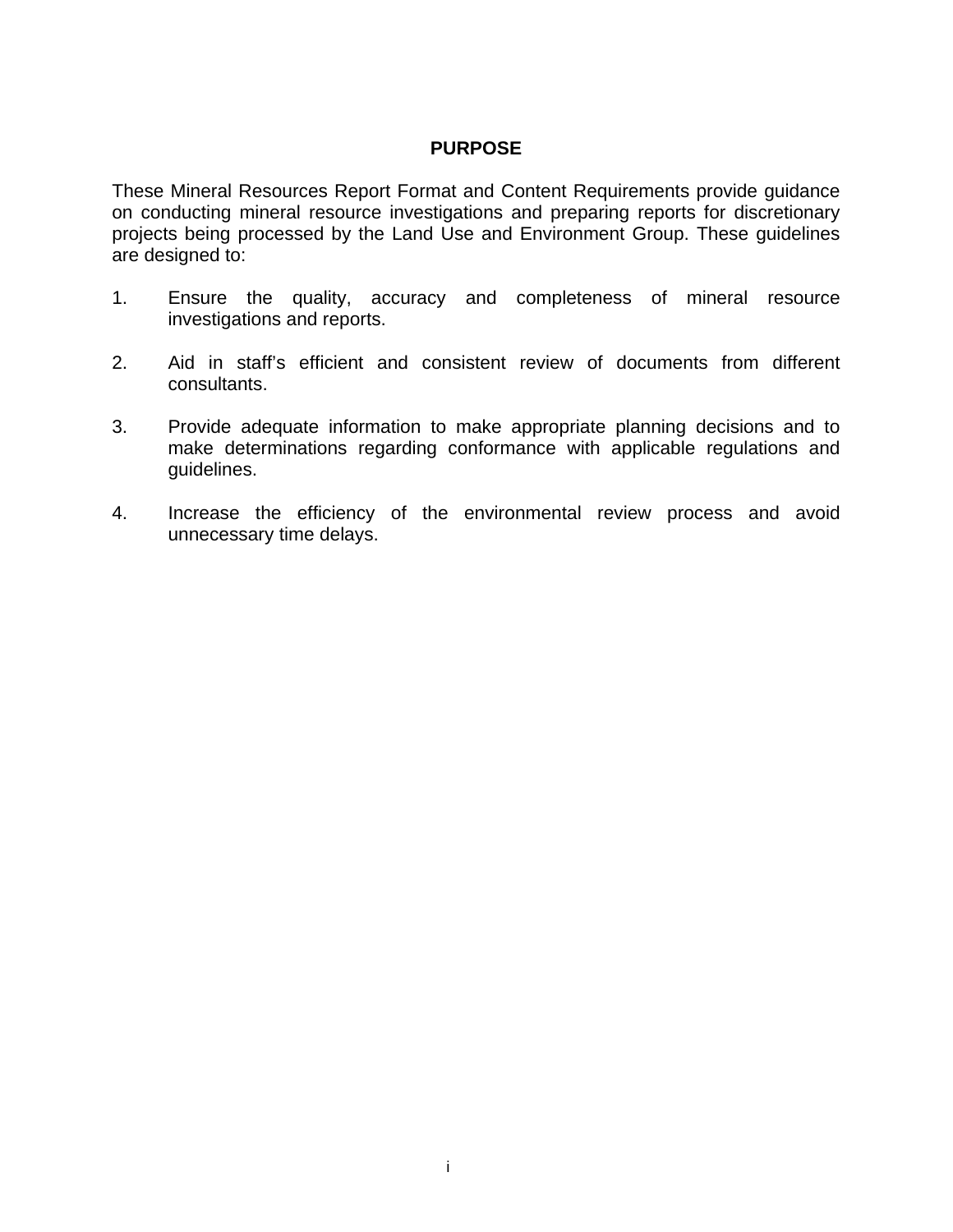#### **TABLE OF CONTENTS**

| 1.0 |  |
|-----|--|
| 2.0 |  |
|     |  |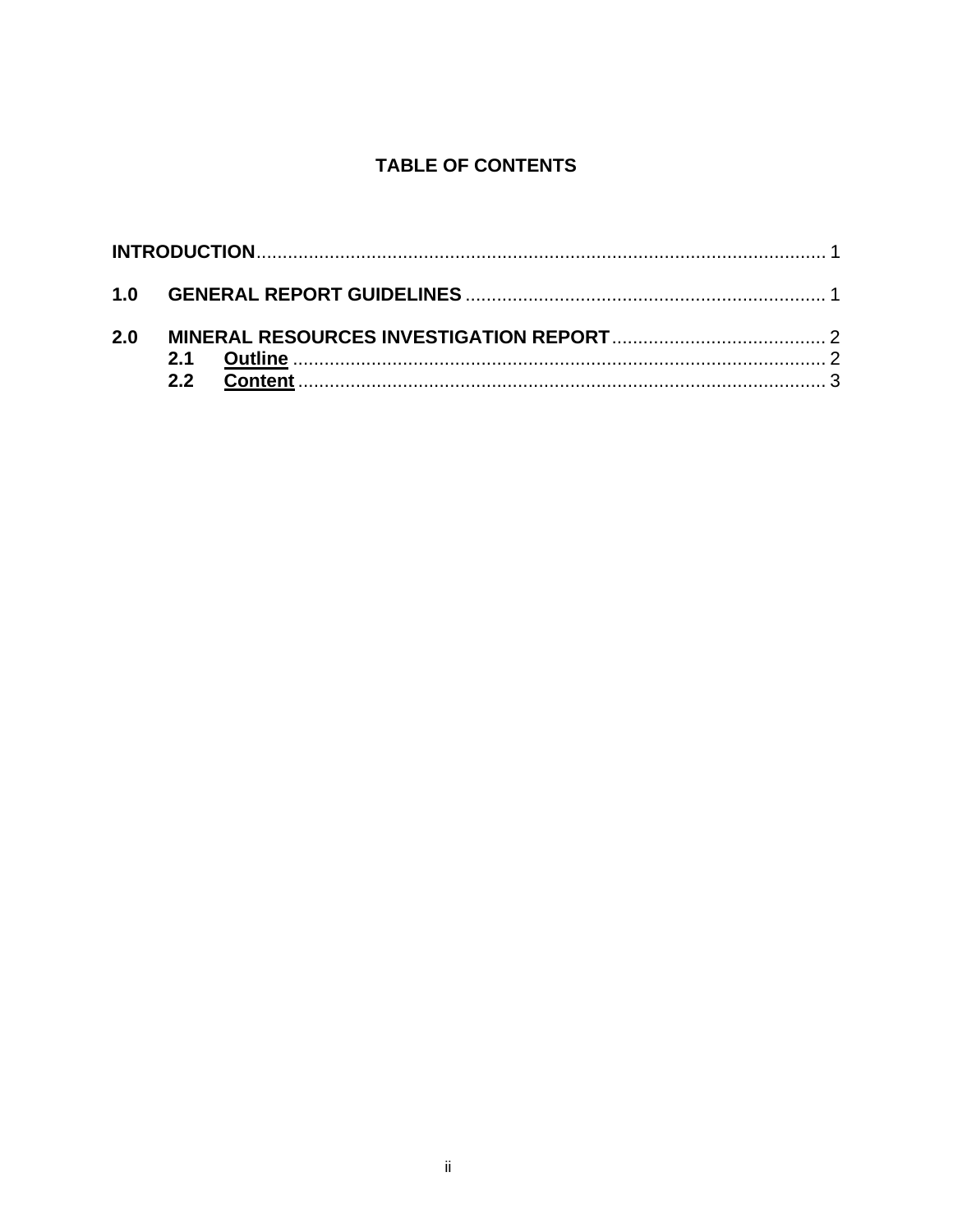#### **INTRODUCTION**

All mineral resource investigation reports shall follow the requirements in this document. The overall length of reports and the amount of information to include will vary depending on the size and scope of the project, and degree of potential impacts to mineral resources. On a case-by-case basis, mineral resource reports may be required for projects located on:

- (1) A MRZ-2 zone or on land within 1,300 feet of an MRZ-2 zone); or
- (2) A MRZ-3 zone; or
- (3) Underlain by Quaternary alluvium; or
- (4) On a known sand and gravel mine, quarry, or gemstone deposit.

A large portion of these areas have already been lost or are permanently inaccessible due to land use compatibility issues. If the resource is not considered lost or inaccessible, a mineral resource investigation may be required. For projects underlain by Quaternary alluvium, the County will additionally evaluate whether the resource has direct access to State and/or Interstate routes to be economically feasible to bring the aggregate to market in western San Diego County.

Specific requirements to be included in mineral resource investigations will be determined on a case-by-case basis by the County. Prior to commencement of any mineral resource investigation, it is strongly recommended to obtain a detailed scoping letter from the County, which specifies the specific requirements of the investigation.

#### **1.0 GENERAL REPORT GUIDELINES**

All written reports shall follow these general guidelines:

- Reports should be technical in nature and should avoid anecdotal or extraneous information.
- Reports should be concise and written in a professional manner suitable for peer review. Staff may reject reports based on quality if the report is written in such a manner that a timely and accurate review cannot be completed.
- Mineral resource investigation reports should be bound such that staff may easily review the document. Shorter reports may be stapled, but longer documents should be bound by other methods, such as comb binding.
- Attached topographic maps, geological maps, etc., must be to scale and contain a north arrow and both number and bar scales. When maps are reduced, adjust the scale, or mark the map "Reduced/Use Bar Scale".
- For mineral resource investigation reports, each chapter and subsection of the report should be clearly delineated with bold print and/or underlining and will use the numerical headings contained in these report requirements.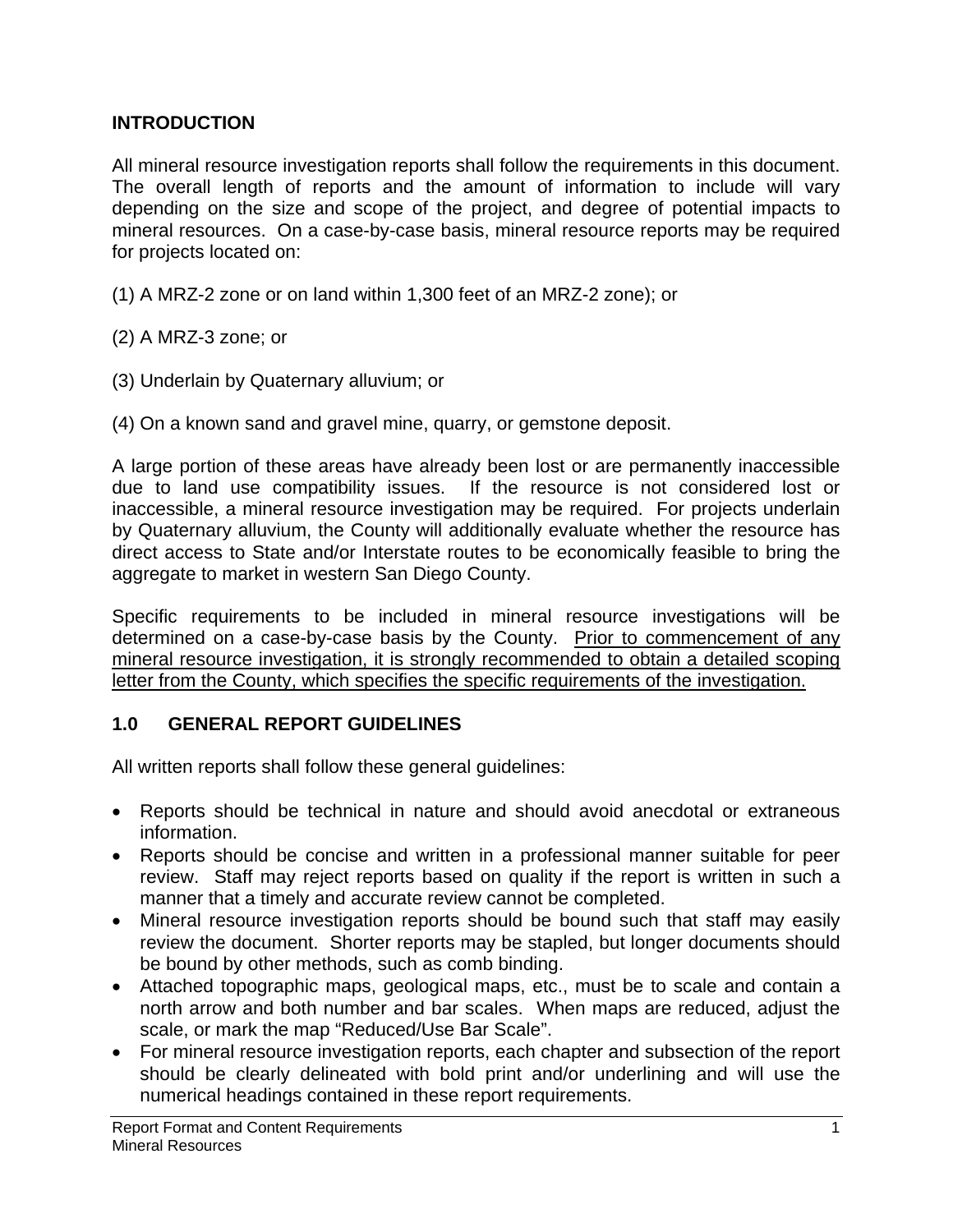• Draft copies of the report shall have all changes made in response to staff comments in strikeout/underline form. Final copies of the report shall be clean, with all editing marks removed.

All mineral resource investigation reports will be reviewed for technical accuracy and completeness by the County staff geologist or other qualified County staff. Reports are considered draft until the County determines the report to be complete. Each submittal and review of a draft report is an "iteration." During each iteration County staff will either determine the report to be complete or respond with comments for necessary changes. The County expects that the first iteration will be as complete and comprehensive as possible to address issues in the Scoping Letter. However, each report may have up to three iterations, after which project denial may be recommended due to inadequate environmental progress.

#### **2.0 MINERAL RESOURCE INVESTIGATION REPORT**

#### **2.1 Outline**

The required sections of a Mineral Resource Investigation Report are provided in the outline below:

#### **MINERAL RESOURCE INVESTIGATION REPORT OUTLINE**

**COVER PAGE** 

#### **TABLE OF CONTENTS**

**GLOSSARY OF TERMS, ACRONYMS, AND ABBREVIATIONS** 

**EXECUTIVE SUMMARY** 

**1.0 INTRODUCTION** 

- **1.1 Purpose of the Report**
- **1.2 Project Location and Description**

#### **2.0 EXISTING CONDITIONS**

- **2.1 Topographic Setting**
- **2.2 Land Use**
- **2.3 Mineral Resource Potential**
- **2.4 Geology**

## **3.0 MINERAL RESOURCE IMPACT ANALYSIS**

**3.1 Guidelines for Determination of Significance**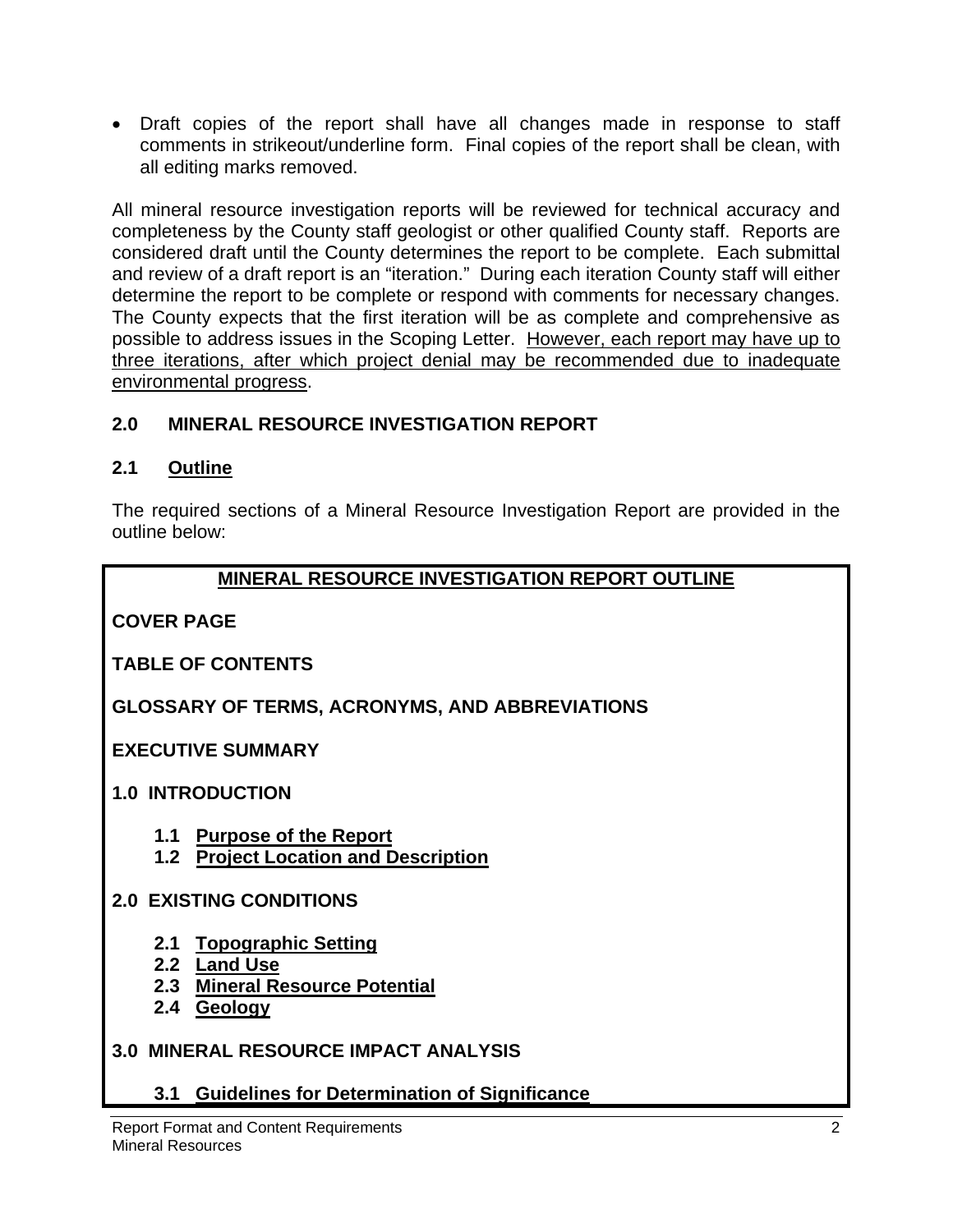- **3.2 Methodology** 
	- **3.2.1 Land Use Compatibility**
	- **3.2.2 Marketability**
	- **3.2.3 Minimum Dollar Value**
- **3.3 Significance of Impacts Prior to Mitigation**
- **3.4 Mitigation Measures and Design Considerations**
- **3.5 Conclusions**

## **4.0 REFERENCES**

## **5.0 LIST OF PREPARERS AND PERSONS AND ORGANIZATIONS CONTACTED**

**FIGURES (order will be determined by reference in report)** 

- **1. Regional Location Map**
- **2. Site Location Map**
- **3. Land Uses**
- **4. Mineral Resource Zones**
- **5. Geologic Map**
- **6. Geologic Cross Section (as needed, not always required)**
- **7. Potential Onsite and/or Offsite Mineral Resource Impacts**

#### **2.2 Content**

**Note:** The numbering identified below should be used when preparing technical studies. The numbers and titles are shown in italics only for purposes of this document and are not required to be formatted in italics for the technical study.

## **COVER PAGE**

The cover page shall include the following information:

- Project common name;
- Project numbers (i.e., TM, MUP, etc.) including the environmental log number (ER);
- Date ([original report date plus all revisions] must be revised during each iteration of the draft report);
- Name of the County Approved Mineral Resources CEQA Consultant preparing the document, firm name (if applicable) and address;
- Signature of County Approved Mineral Resources CEQA Consultant;
- Project proponent's name and address;
- The following statement: Prepared for the County of San Diego

## **TABLE OF CONTENTS**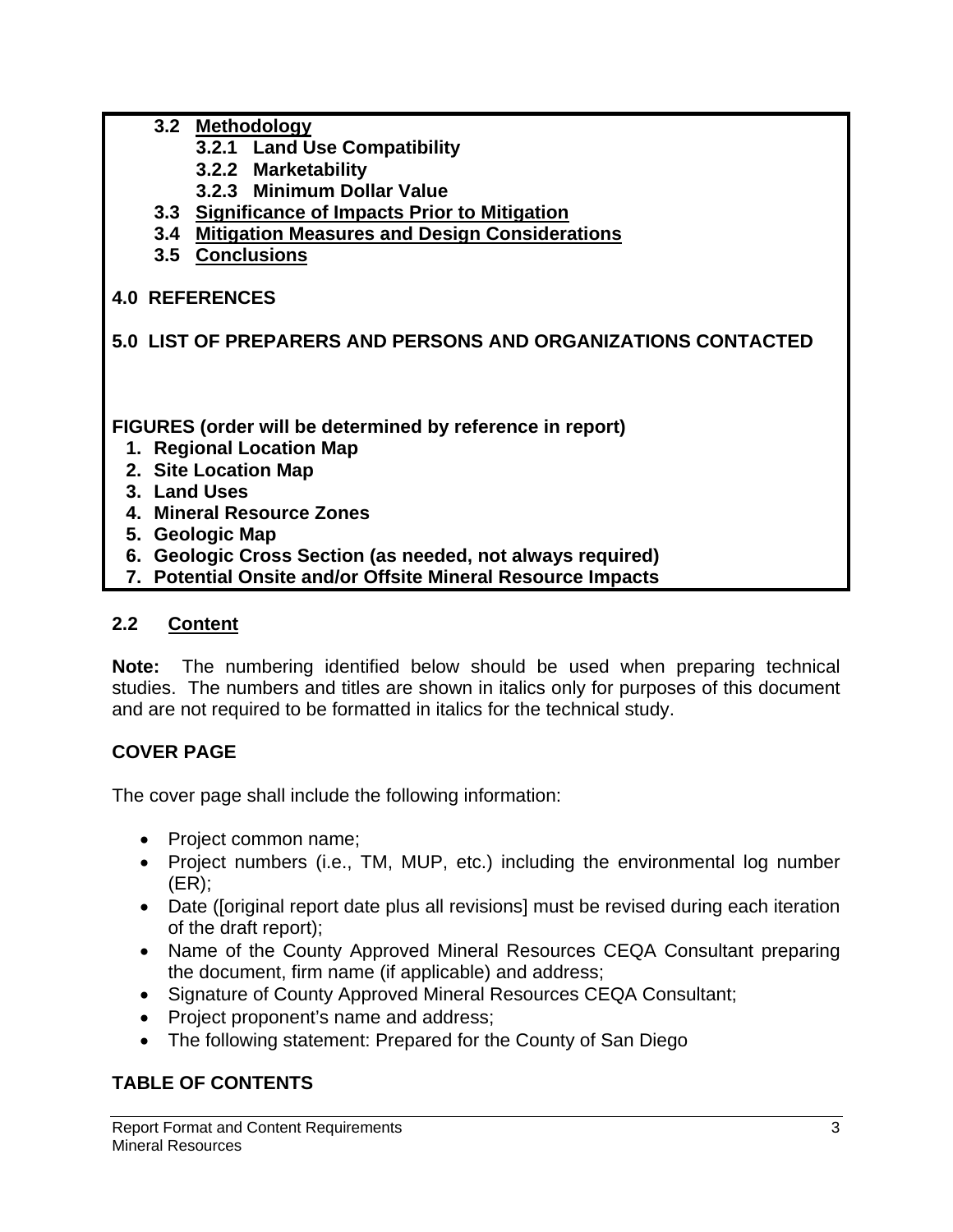The table of contents must follow the order and format outlined in this document. Page numbers should be assigned when possible. Titles of each Table, Figure, Appendix or Attachment should be listed in the order in which they are found in the document.

## **GLOSSARY OF TERMS, ACRONYMS, AND ABBREVIATIONS**

Provide a list of terms, acronyms, and abbreviations used in the report.

## **EXECUTIVE SUMMARY**

Provide a brief summary of the project, the mineral resources onsite, adjacent, and within the vicinity of the project site, potential impacts, and proposed mitigation (if any). No new information should be provided in the summary that is not explained elsewhere in the document. The purpose of the summary is to provide a quick reference for the public and decision makers. Therefore, the language should be less technical than that used in the remainder of the document.

## *1.0 INTRODUCTION*

## *1.1 Purpose of the Report*

Discuss the purpose of the report.

Example language: "The purpose of this report is to document the mineral resources on and within the vicinity of the project site; identify potential mineral resource impacts resulting from the proposed project; and recommend measures to avoid, minimize, and/or mitigate significant impacts consistent with federal, state, and local rules and regulations including the California Environmental Quality Act (CEQA).

## *1.2 Project Location and Description*

## **Project Location**

Discuss the project location in the regional and local context. Include two figures, the first figure showing the project site's location on a regional location map and the second figure a localized map using a USGS topographic map (or equivalent) with the site boundaries, and APN(s) of the project site shown. Maps must be to scale and contain a north arrow and both number and bar scales.

## **Project Description**

Provide a detailed description of the project, including all on-site and off-site components and any design alternatives. The proposed project description should include the size of the project site and area proposed for development, purpose and scale of proposed uses associated with the project, such as residential/commercial development or recreational camping.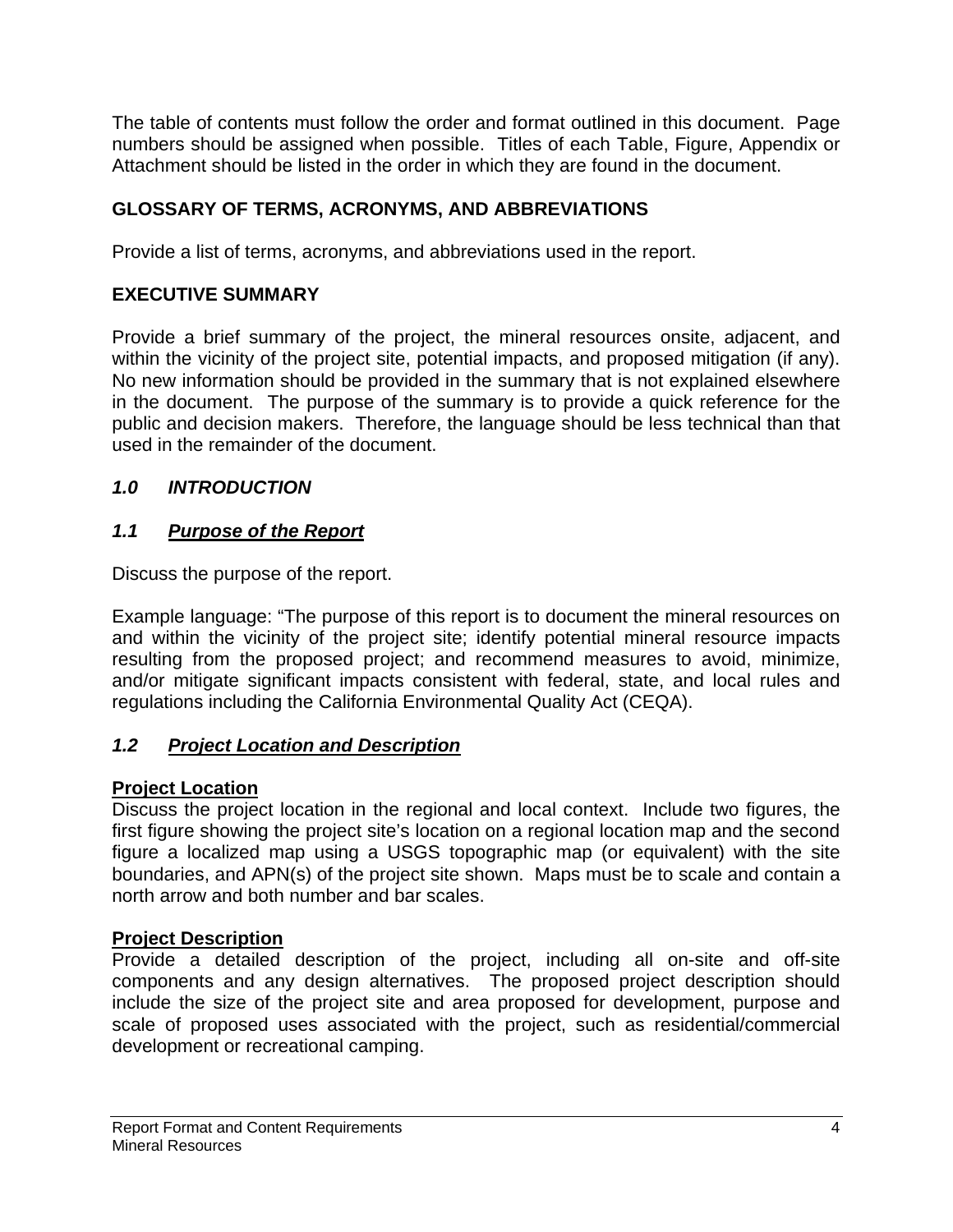Describe the whole of the project, not just the immediate action being pursued. For example, a Tentative Map or Tentative Parcel Map proposes to subdivide property. The project in question is not just the increase in the number of lots, but the ultimate outcome of residential or commercial development. Another example is an application for a grading permit. The project is not just the immediate grading, but also the end result for which the land was graded.

## *2.0 EXISTING CONDITIONS*

The following subsections include details on describing the physical and geologic characteristics of the project site and within the vicinity of the project.

## *2.1 Topographic Setting*

Provide a general overview of the project site and local topographic setting. Include a discussion of the project site's topography in comparison of areas where potential mining activities could occur. As an example, if the topography is fairly flat, the project could be directly in the line of site of a proposed mine. However, if there is significant relief, the project site could be partially or completely obstructed from view of a potential mining activity.

## *2.2 Land Use*

Provide a general overview of the following:

- Under the current General Plan and Zoning Ordinance, describe existing land use designation(s) both at the project site and within the vicinity of the project. Include lands zoned as S82 by the Extractive Land Use Overlay, or General Plan Extractive Land Use Designation (25) and Impact-Sensitive Land Use Designation (24)
- Describe all existing land uses currently adjacent and within the vicinity of the project including the number of single-family homes or other developed land.

A map showing lands zoned as S82 or General Plan Designation 25 or 24 should be included on a figure.

## *2.2 Mineral Resource Potential*

The California Surface Mining and Reclamation Act (SMARA) of 1975 required the classification of land into Mineral Resource Zones (MRZs), according to the land's known or inferred mineral resource potential. About the western one-third of the County was classified into distinct Mineral Resource Zones (MRZs) according to the California Mineral Land Classification System in 1982. Include a discussion of the MRZs located on, adjacent, and within the vicinity of the project site. In addition, include a discussion of all mines, quarries, and gemstone deposits (both historic and existing) within the vicinity of the project site.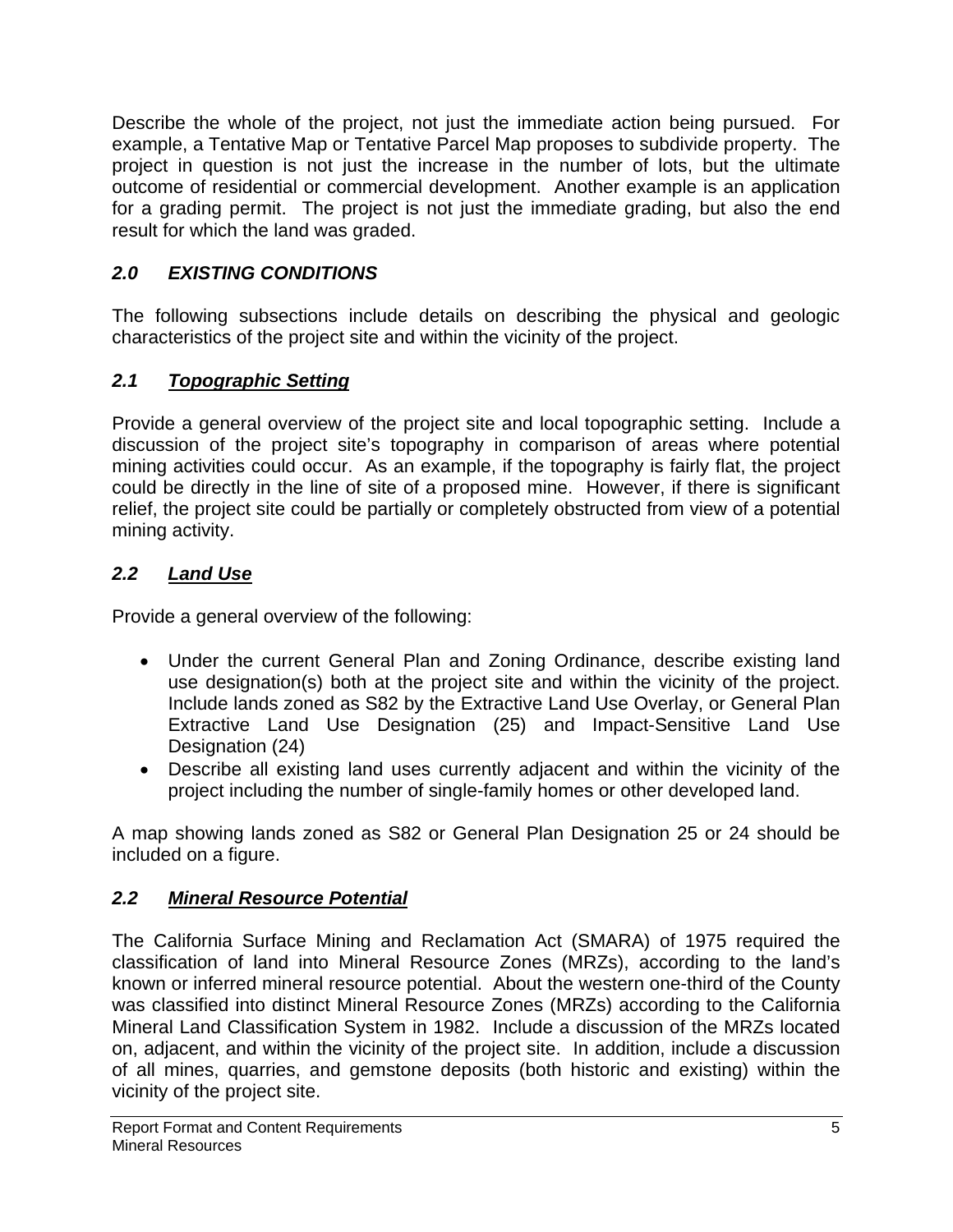A figure showing the extent of MRZs and mines, quarries, and/or gemstone deposits (both historic and existing) on and within the vicinity of the project site should be included. A regional map showing all MRZ-2 zones should also be included on a figure.

#### *2.3 Geology*

Describe the regional and local geologic setting and geologic units associated. Provide a detailed description of geologic units and their mineral resource potential located on the project site, and as necessary within the vicinity of the project site.

A figure showing the geologic units (and any other important features) on a topographic base should be included.

#### *3.0 MINERAL RESOURCE IMPACT ANALYSIS*

#### *3.1 Guidelines for the Determination of Significance*

Each of the guidelines listed in the County's Guidelines for Determining Significance for Mineral Resources must be addressed.

#### *3.2 Methodology*

To be considered significant for the purpose of classifying construction mineral lands, a mineral deposit (or group of deposits that can be mined as a unit) must be actively mined under a valid permit or meet the DMG's criteria of marketability and minimum dollar values (DMG 2000). Some project sites may not meet the marketability and minimum dollar values and would not be considered to have significant mineral resource deposits. However, regardless of whether those marketability and minimum dollar values are met, if a project contributes to the loss of a resource through encroachment of placing incompatible land uses directly adjacent or nearby a known mineral resource, it could still have a significant impact.

#### *3.2.1 Land Use Compatibility*

Onsite and possibly offsite impacts to mineral resources as a result of the project need to be analyzed in detail in this subsection. Based upon the analyses conducted as indicated below, a figure (or figures) should be included which shows the potential area of onsite and offsite (if required) mineral resources that could potentially be impacted as a result of the implementation of the proposed project.

#### *Onsite Impacts from Proposed Onsite Land Use*

The analysis should indicate the impact of the proposed project and its existing and intended land uses on onsite mineral resources. Projects proposing land uses such as dense residential or commercial development as well as several other types of land uses are incompatible with mining. If the project proposes onsite permanent open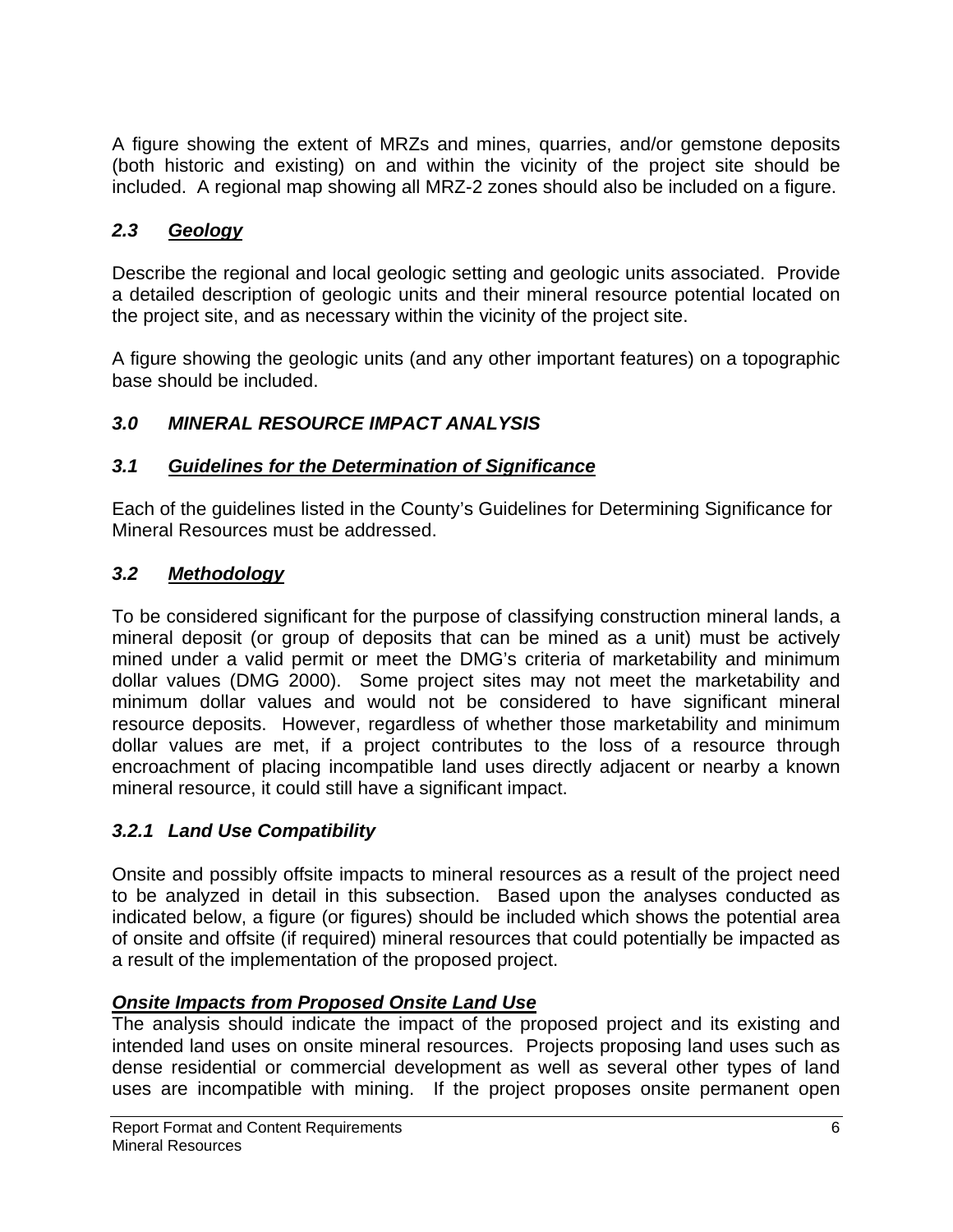space for the protection of sensitive environmental resources, the land within the open space may be considered to be permanently inaccessible for future mining activities and could contribute to mineral resource loss.

#### *Onsite Impacts from Offsite Land Uses*

Existing land uses adjacent and up to 1,300 feet from the project's boundaries should also be analyzed to indicate whether any land use compatibility issues currently exist to a potential mining operation at the project site. Compatible uses are typically minor or temporary. In some cases, existing incompatible land uses near the project site may indicate that mineral resources on the project site have already been lost.

#### *Offsite Impacts (Applicable for MRZ-2 analysis)*

The analysis should indicate the impact of the proposed project and its intended land uses on offsite mineral resources. Existing land uses adjacent and up to 1,300 feet from the project site should be analyzed to indicate whether any land use compatibility issues currently exist to a known existing or potential offsite mining operation. Offsite land uses which could not support a mining operation include dense residential or commercial development as well as several other types of land uses such as permanent open space for the protection of sensitive environmental resources.

#### *3.2.2 Marketability*

Documentation is needed to indicate whether the mineral resources on the project or in some cases within the vicinity of the project site are minable, processable, and marketable under the technologic and economic conditions that exist or that can be estimated to exist in the next 50 years. Because some of the conditions affecting extraction and marketability cannot be accurately projected 50 years into the future, conservative estimates shall be made in assessing whether a particular mineral resource can be mined, processed, and marketed within the next 50 years.

#### **3.2.3** *Minimum Dollar Value*

For those deposits that meet the marketability criteria, only those estimated to exceed the following minimum dollar values in 1998-equivalent dollars<sup>1</sup> are considered significant by the DMG (1998) and the County of San Diego.

|           | • Construction materials<br>(sand and gravel, crushed rock)                                                                      | \$12,500,000 |
|-----------|----------------------------------------------------------------------------------------------------------------------------------|--------------|
| $\bullet$ | Industrial and chemical mineral materials<br>(limestone, dolomite, and marble [except]<br>where used as construction aggregate]; | \$2,500,000  |

specialty sands, clays, phosphate, borates and

 $\overline{a}$ 

Report Format and Content Requirements 7  $1$  Based on Consumer Price Index conversion: \$12,500,000 in 1998 equaled \$15,000,000 in 2005; \$2,500,000 in 1998 equaled 3,000,000 in 2005; and \$1,250,000 in 1998 equaled 1,500,000 in 2005.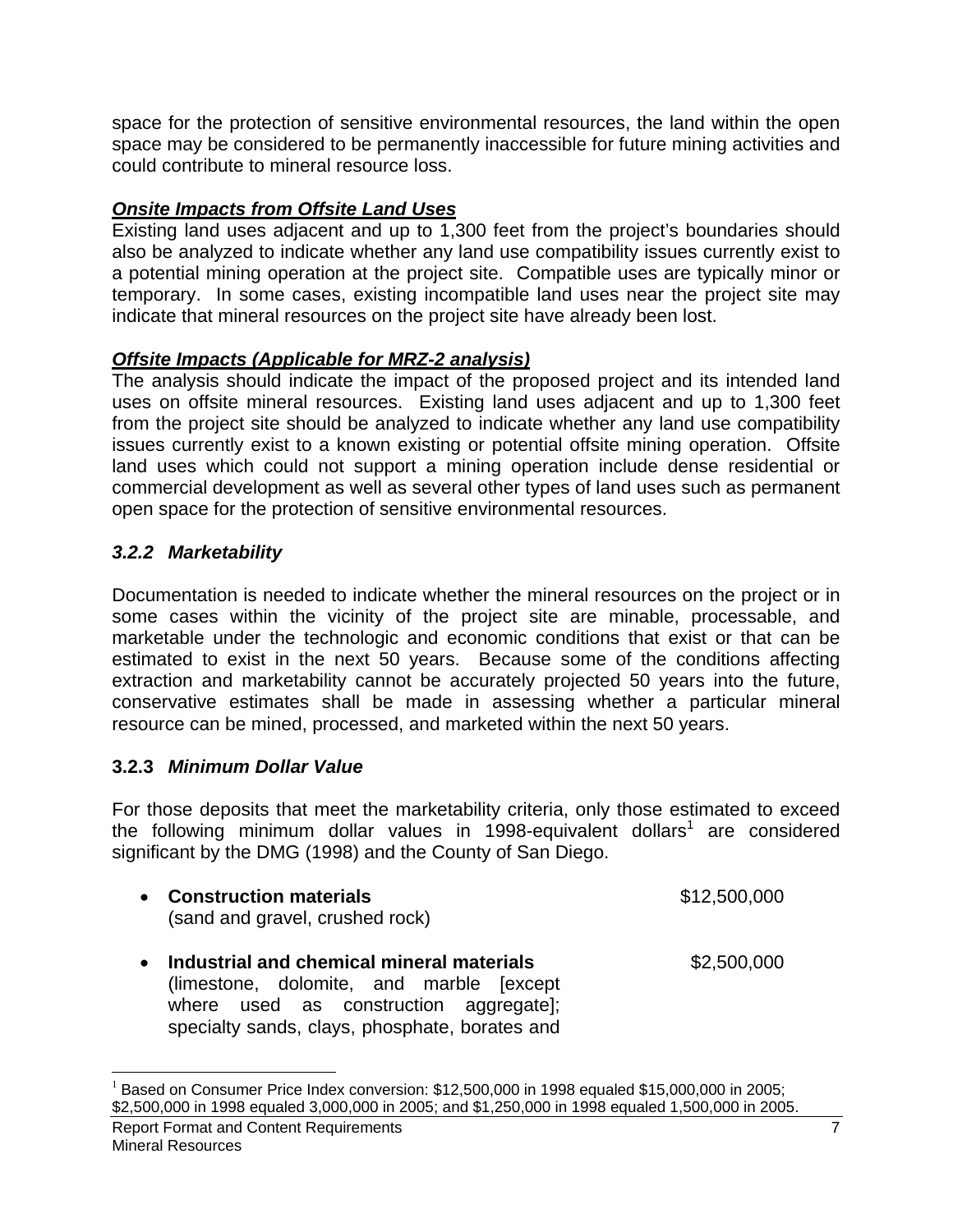gypsum, feldspar, talc, building stone and dimension stone)

#### • **Metallic and rare minerals by the set of the Superior S1,250,000** (precious metals [gold, silver, platinum], iron and other ferro-alloy metals, copper, lead, zinc, uranium, rare earths, gemstones and semiprecious materials, and optical–grade calcite)

Include an economic analysis of mineral resources that lie directly beneath the project site. Also, if the project site will encroach upon known mineral resources offsite, provide an economic analysis of mineral resources which could potentially be permanently lost as a result of the project.

#### *3.3 Significance of Impacts Prior to Mitigation*

Discuss whether significant onsite or offsite impacts to mineral resources will occur as a result of the proposed project and its intended land uses. A summary should be provided from the detailed analysis of land use compatibility, marketability, and minimum dollar values included above.

#### *3.4 Mitigation Measures and Project Design Considerations*

Provide a brief description of proposed mitigation measures and project design considerations. Refer to Section 5.0 of the County Guidelines for Determining Significance – Mineral Resources for the County's typical mitigation measures. For any measures proposed, state the impact being mitigated.

## *3.5 Conclusions*

For each significant impact, determine if the proposed mitigation measures have reduced the significance level to "less than significant" in accordance with the above stated Significance Guidelines. Include the rationale and a detailed explanation supporting your conclusion.

#### *4.0 REFERENCES*

The list must provide references to documents cited in the technical study. References that were relied upon and which have a limited circulation must include a location where the public can readily access and review the document.

## *5.0 LIST OF PREPARERS AND PERSONS AND ORGANIZATIONS CONTACTED*

Provide a list of preparers, noting each person included on the County list of approved consultants. Note the principal author of reports for privately initiated projects must be